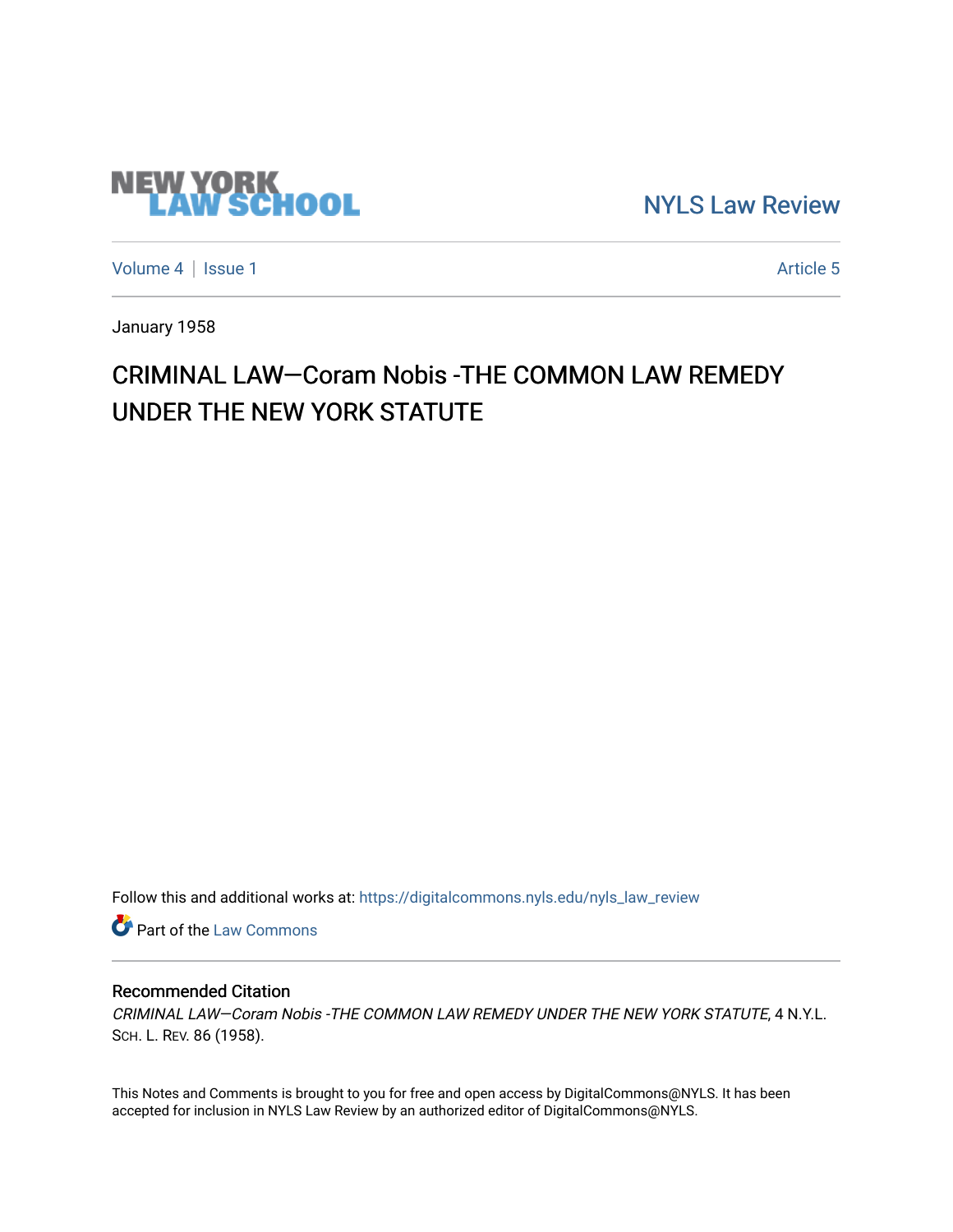## *COMMENT*

CRIMINAL LAW--CoRAm NOBIS-THE COMMON LAW REMEDY UNDER **THE** NEW **YoRK STATUTE.-A** prime motivation of American Jurisprudence has always been that where life or liberty is threatened, there is no bar to insuring that the demands of due process will be met. Often, courts and legislatures have had to dip into the fund of the common law in order to find a remedy which has been denied by the logic of modern statutes. The ancient writ of error *quae coram nobis resident* is just such a remedy which has filled a vital gap, being ideally suited to bringing about a review of the record in criminal cases where it is alleged that there has been some error of fact occurring at the trial, which is not available to an appellate court from the written record.

*Coram Nobis* was evolved **by** the common law courts of the 16th century,<sup>1</sup> but evidently fell into rapid disuse.<sup>2</sup> The writ sued out of Chancery after judgment<sup>3</sup> in a proceeding before the King's Bench. It directed the justices to review the record and correct the judgment for some alleged error of fact affecting its validity,<sup>4</sup> where the fact had not been in issue at the trial.

Until 1943, it had been held in New York that the court of original jurisdiction was without the power to permit a defendant to change his plea after judgment had been rendered and imprisonment begun in execution of the sentence.<sup>5</sup> With the ruling of the New York Court of Appeals in the case of *Lyons v. Goldstein6* and the amendment of the Code of Criminal Procedure <sup>7</sup>**by** the state legislature,8 *coram nobis,* **by** virtue of its unique application after judgment for errors of fact, was made available as a last resort to a defendant after all resources of appeal had been exhausted.

<sup>1</sup> FITZ-HERBERT, SIR ANTHONY, NEW NATURA BREVIUM 46 (9th ed. Dublin 1793).

2 The writ is mentioned only in an editorial footnote in Blackstone's Commentaries. See 3 BLACxSTONE, COMMENTARIES 314 n. **4** (19th London ed. 1851).

**<sup>3</sup>**There was no time limitation where it was brought for facts affecting the "validity & regularity" of the judgment. See STEPHENS, PRINCIPLES OF PLEADING 118 (4th Am. ed. Philadelphia 1841).

**4 "If** a judgment in the King's Bench be erroneous in the *same* court, only, **and** not in point of law, it may **be** reversed in the *same* court **by** writ of error *coram nobis,* or *quae coram nobis residant;* so called, from its being founded on the record and process, which are stated in the writ to remain in the court of the lord the king, **be**fore the king himself; as where the defendant, being under age, appeared **by** attorney, or the plaintiff or defendant was a married woman at the time of commencing the suit, or died before verdict, or interlocutory judgment: for error in fact is not the error of the judges, and reversing it is not reversing their own judgment. So, upon a judgment in the King's Bench, if there be error in the *process,* or through the default of the *clerks,* it may **be** reversed in the same court, **by** writ of error *coram nobis:* ... **." 2 TIDD'S** PRACTICE **1055 (2d** Am. ed. New York **1807).**

**5** Matter of Dodd v. Martin, ?84 **N.** Y. 394, **162 N. E.** 293 **(1928).**

**6** Lyons v. Goldstein, **290 N.** Y. **19,** 47 **N. E. 2d** 425 (1943).

**7 N.** Y. **CODE** CRIM. **PROC.** § 517-19.

**8 N.** Y. SEss. LAWS 1947, c. 706.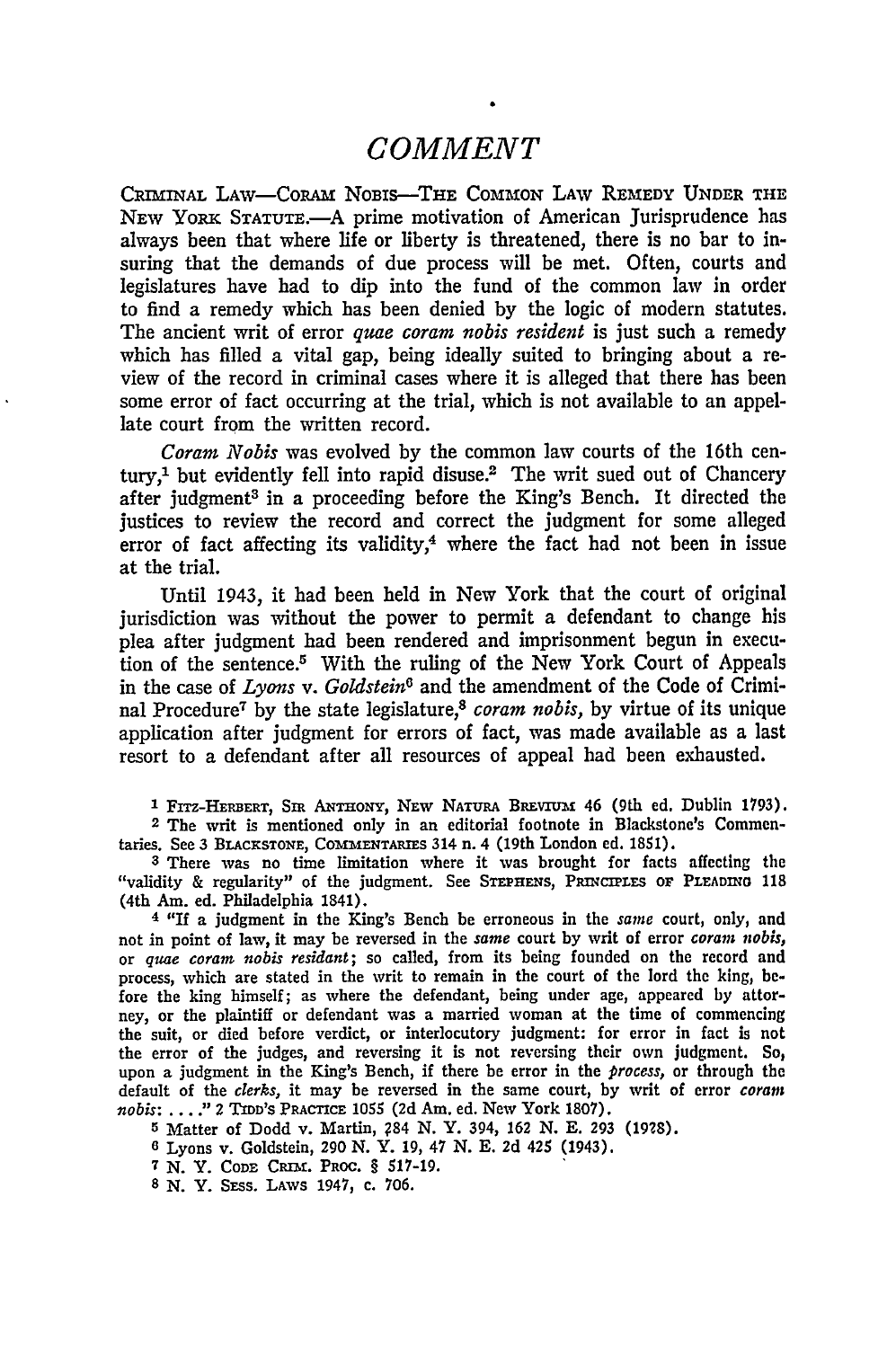The adoption of such a remedy was evidence of the recognition that every competent tribunal should have the inherent jurisdiction to correct mistakes in its own judgments.9 The writ of *habeas corpus* was not available for such a purpose because by both court decision and statute the writ could not be sustained where the court which had rendered final **judg**ment had had jurisdiction over the person of the defendant and general jurisdiction over the crime.<sup>10</sup>

In the comparatively brief time since the enactment of the statute permitting "motions or applications coram nobis"<sup>11</sup> the flood of requests has made the courts increasingly aware of the problems presented by this mode of relief. The basis of each claim has been the allegation of prejudice to the defendant in some deprivation of his right of being afforded due process of law, and the non-existence of any other remedy to rectify the injustice. While the statute established the broad outlines of the remedy, it remains for the courts to define the limits within which it will operate.

The view in New York immediately prior to the passage of the statute was that an appellate review of a final judgment in a criminal case was not a necessary element of due process.<sup>12</sup> Consequently, the courts have carefully examined applications with respect to determining whether the writ was intended to relieve the petitioner of either the consequences of his own neglect<sup>13</sup> or would enable him to escape a legally imposed punishment.14 In *People v. Sadness,15* the New York Court of Appeals established a general outline concerning the availability of *coram nobis.* The court declared that it could be used to vacate a judgment, where the plea of the defendant had been induced by either fraud or misrepresentation, or where his conviction had been obtained by the use of testimony known by the prosecutor to have been perjured, or where the court had failed to advise the prisoner of his constitutional right to counsel. In the same case the court was careful to point out that where the error was one of law apparent on the face of the record, the proper procedure was for the defendand either to appeal in the normal manner, to move in arrest of judgment, or to withdraw his plea.

Since a motion in the nature of a writ of error *coram nobis* is ad-

**9 ". .** .for error in fact is not the error of the judges, and reversing it is not reversing their own judgment." 2 TIDD'S PRACTICE 1055 (2d Am. ed. New York 1807). See also Dewitt v. Post, 11 Johns. R. 460 (N. Y. 1814); People v. Mons, 195 Misc. 479, 482, **92 N.** Y. **S. 2d** 14, **17** (Police Ct. Troy 1949).

**10** People *ex rel.* Carr v. Martin, **286 N.** Y. **27, 35 N. E. 2d 636** (1941).

**11** See note 8, *supra.*

**<sup>12</sup>**McKane v. Durston, **153 U.** S. 684, 687, 143 S. Ct. 913, 915, 38 L. **Ed.** 867, 868 (1894); People v. Gersewitz, 294 **N.** Y. 163, 61 N. E. **2d** 427, *cert. denied,* 326 **U. S.** 687, 66 S. Ct. 89, 90 L. **Ed.** 404 (1945), and cases cited therein.

**'3** People v. Moore, **285** App. Div. 1087, 140 N. Y. S. **2d 289** (3d Dep't 1954). <sup>14</sup>People v. Mons, **195** Misc. 497, 481-2, **92** N. Y. S. 2d 14, **17** (Police Ct. Troy 1949).

**<sup>15</sup>300 N.** Y. **69, 89 N. E. 2d** 188 (1949), *cert. denied,* **338 U. S. 952, 70 S.** Ct. 483, 94 L. **Ed. 587 (1950).**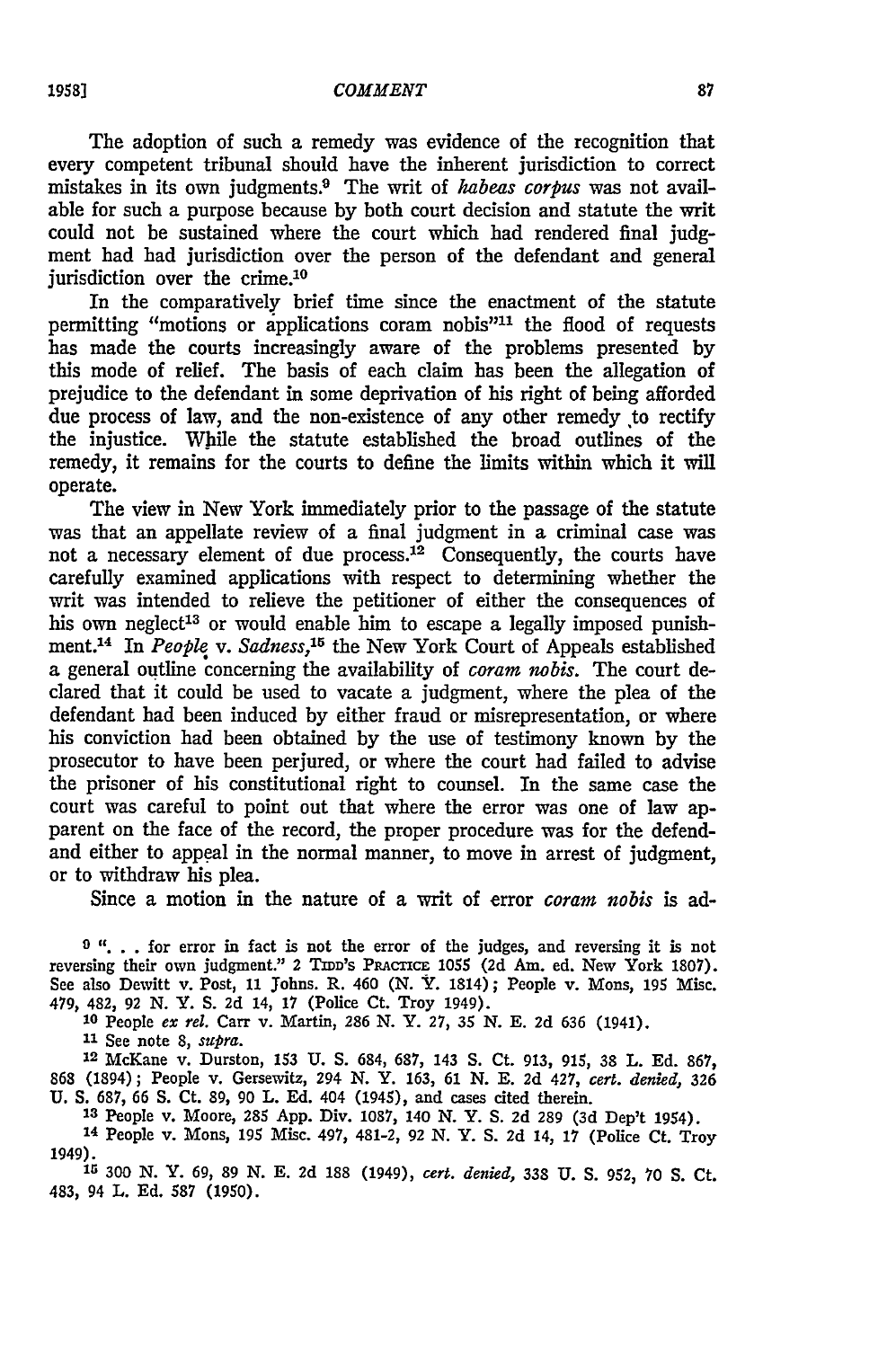dressed to the sound discretion of the court it must receive careful judicial examination. The proceeding is designed to protect against the violation of constitutionally guaranteed rights, but it is equally important that the judicial processes be protected against the making of unwarranted at $tacks<sub>16</sub>$ 

Prior to its adoption in New York, the writ had elsewhere been held a proper remedy to raise the question of having been convicted while in**sane.17** The first case to consider this question upon an application *coram nobis* in New York was *People ex rel. Rose v. Addition.'8* In that case it was alleged that the mental incompetency of the accused had been fraudulently concealed from the court at the time she pleaded guilty. The Supreme Court of Westchester County held that her proper remedy would be **by** a motion of *coram nobis* in the Court of General Sessions, in which her original trial had been held. The writ has since been held proper to vacate a judgment of conviction where the defendant alleged that at the time he pleaded to the indictment, he was insane within the meaning of section 1120 of the New York Penal Law.<sup>19</sup>

*People v. Boehm*<sup>20</sup> dealt with another aspect of this problem in that, upon an application for *coram nobis* relief, the question of the mental competency of the defendants at the trial was raised. The New York Court of Appeals dealt with the issue in terms of whether or not the defendants were capable of understanding the arraignment proceedings and of intelligently waiving their right to counsel. While the appeal from the denial of their petition was dismissed, the court stated that *coram nobis* would lie to vacate the earlier conviction should either defendant actually claim that "he lacked sufficient intelligence or mental capacity to understand the trial court's admonition that he was entitled to an attorney."<sup>21</sup> Success of a further application would be predicated, however, upon the presentation **by** the defendants of sufficient evidence in support of their allegations to overcome the presumption of regularity attaching to the proceedings **by** which the conviction was obtained.

**A** competent court has never been denied jurisdiction to reopen its judgment where the conviction was based on deceit, trickery, coercion, or fraud and misrepresentation in the procurement of the plea upon which

**18 People v. Martin, 1** Misc. **2d 76, 145 N. Y. S. 2d 501 (Gen. Sess., N. Y. Co. 1955); People v. Lesser, 280 App. Div. 441, 113 N. Y. S. 2d 558 (1952),** *aft'd,* **304 N. Y. 903, 110 N. E. 2d 734 (1953).**

17 Adler v. State, 35 Ark. 517, - S. W. - (1880).

**18 189 Misc. 102, 73 N. Y. S. 2d 561 (Sup. Ct. Westchester Co. 1947).**

**<sup>19</sup>People v. Nickerson, 238 App. Div. 854, 128 N. Y. S. 2d 797 (4th Dep't 1954);** *Cf.* **People v. Wolfe, - Misc. -, 114 N. Y. S. 2d 447 (1952),** *aff'd,* 280 **App. Div. 874, 114 N. Y. S. 2d 663 (2d Pep't 1952); but see People v. Codarre, 206 Misc. 950, 138 N. Y. S. 2d 18 (Co. Ct. Dutchess Co. 1954),** *aff'd mern.,* **285 App. Div. 1087, 140 N. Y. S. 2d 289 (2d Dep't 1955), People v. Valentino, 285 App. Div. 1198, 140 N. Y. S. 2d 629 (3d Dep't 1955).**

**20 309 N. Y. 362, 130 N. E. 2d 897 (1955); People v. Smythe, 3 N. Y. 2d 184, 143 N. E. 2d 922 (1957).**

**21** People v. Boehm, **309 N. Y. 362, 369, 130 N. E. 2d 897, 900 (1955).**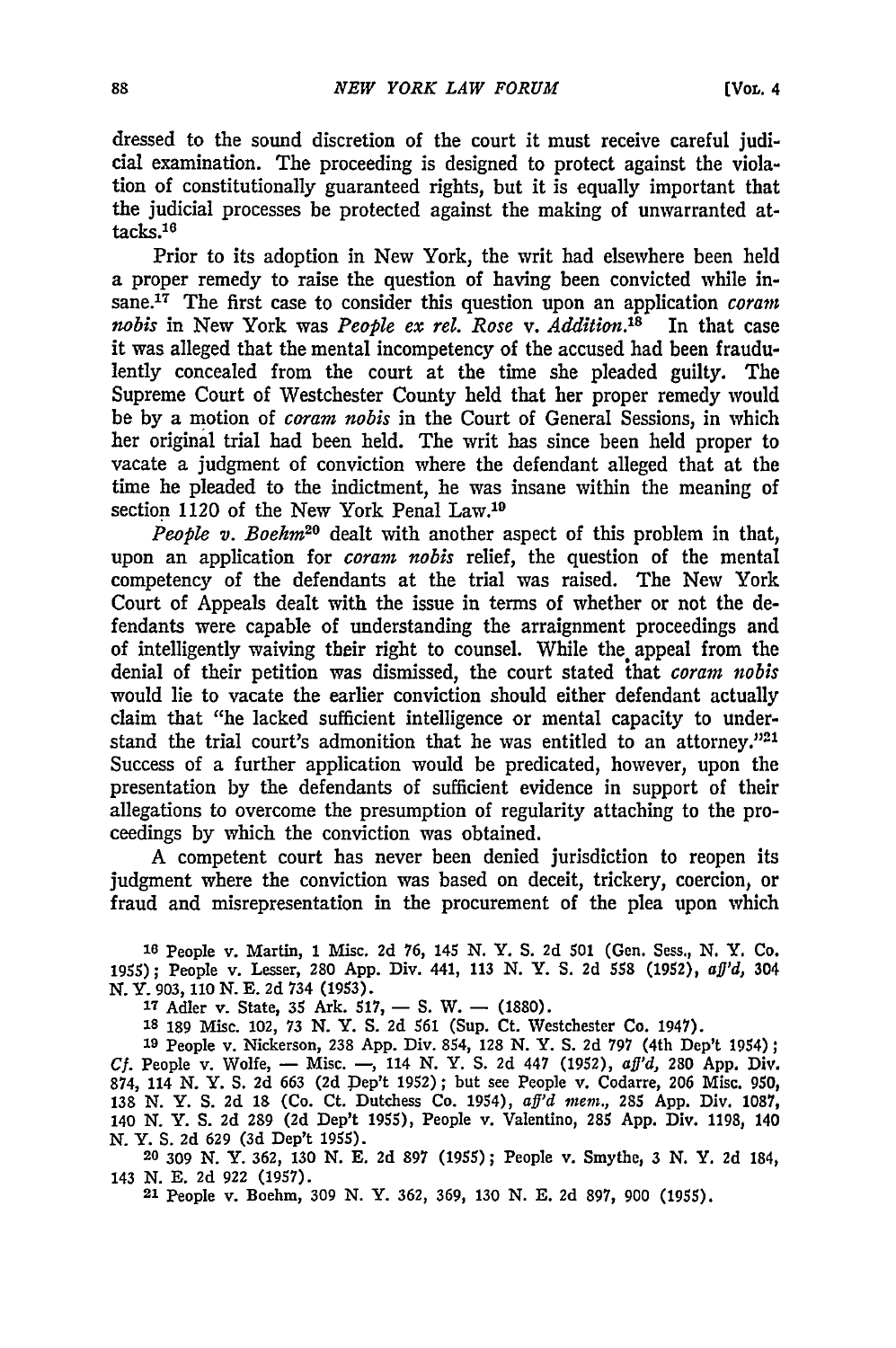the judgment was based.<sup>22</sup> Such inducement to plead guilty is a fact usually lying outside the record and consequently well suited to review in a petition for the writ.

The fraud alleged in *People v. Sullivan28* was that the defendant had been induced to plead guilty to the crime of robbery in the second degree, upon the promise of the trial judge<sup>24</sup> that he would determine from the parole authorities whether the defendant would be required to serve the balance of an unexpired sentence, and if so, would permit the plea to be substituted **by** one of guilt to a lesser degree of robbery. As a result of the failure of the judge to carry out his promise, the case was remanded to the court of original jurisdiction with a direction to vacate the judgment. In its opinion, the appellate court pointed out the validity of *coram nobis* upon a question of this kind as arising from the fact that the consultations of the court with the defendant are not usually made part of the record.

Where the ground upon which a judgment of conviction sought to be vacated is a promise of a lighter sentence by the district attorney,<sup>25</sup> the courts have turned the granting or denial of *coram nobis* upon whether, at any time prior to final judgment, counsel for the accused knew of the promise. The duty to sentence is not within the province of the prosecutor, although it is usually he who recommends the acceptance of a plea to some lesser degree of crime, subject to court approval, and this is a fact which counsel may be presumed to know.<sup>26</sup> Such a promise is, therefore, not to be considered prejudicial unless made under such a circumstance that the defendant alone could be found to have relied on it.

In *People v. De Maio*,<sup>27</sup> the defendant had been advised by the court that he faced an alternative sentence, one option having been previously promised by the district attorney. In holding that the promise was not a ground for *coram nobis* relief the reasoning established the advice of the trial judge as putting the defendant on notice that the aforementioned promise was not binding upon the court.

In *People v. Hasentab*,<sup>28</sup> in which the *De Maio* case was cited as authority for the denial of a motion *coram nobis* upon a promise made by a district attorney regarding a lighter sentence, the court was careful to append the caveat that **". .** . it would be going too far to say that a plea of guilty induced by the prosecutor is never a ground for *coram nobis* relief."<sup>29</sup> In substantiation of this view are the cases of *People v. Jordan<sup>3</sup>* 

22 See **note 6,** *supra.*

**23 276 App.** Div. **1087, 96 N. Y. S. 2d 266 (2d** Dep't **1950).**

**<sup>24</sup>**People v. Guariglia, **303** *N.* **Y. 338,** 102 **N. E. 2d 580 (1951);** Application of Leonard, **280 App.** Div. **1, 111 N.** Y. **S. 2d 5,** *aff'd,* **303 N. Y. 989, 106 N. E. 2d 66 (1952) ;** People v. Ryan, - Misc. **-, 132 N.** Y. **S. 2d 283** (Co. Ct. Kings Co. 1954). See also People v. White, **309 N.** Y. **636, 132 N. E. 2d 880 (1956). <sup>25</sup>**People v. Jordan, **283 App.** Div. **759, 128 N.** Y. **S. 2d 111 (3d Dep't** 1954).

**28** People v. Hasentab, **283 App.** Div. 433, **128 N.** Y. **S. 2d 388** (4th Dep't 1954). **27 279 App.** Div. **596, 107 N. Y. S. 2d 561,** *aff'd,* **303 N. Y. 939, 105 N. E. 2d 629 (1952).**

**28** See **note 26,** *supra.*

**29** *Id.* **at** 435, **128 N. Y. S. 2d at 390.**

**30** See **npte 25,** *supra.*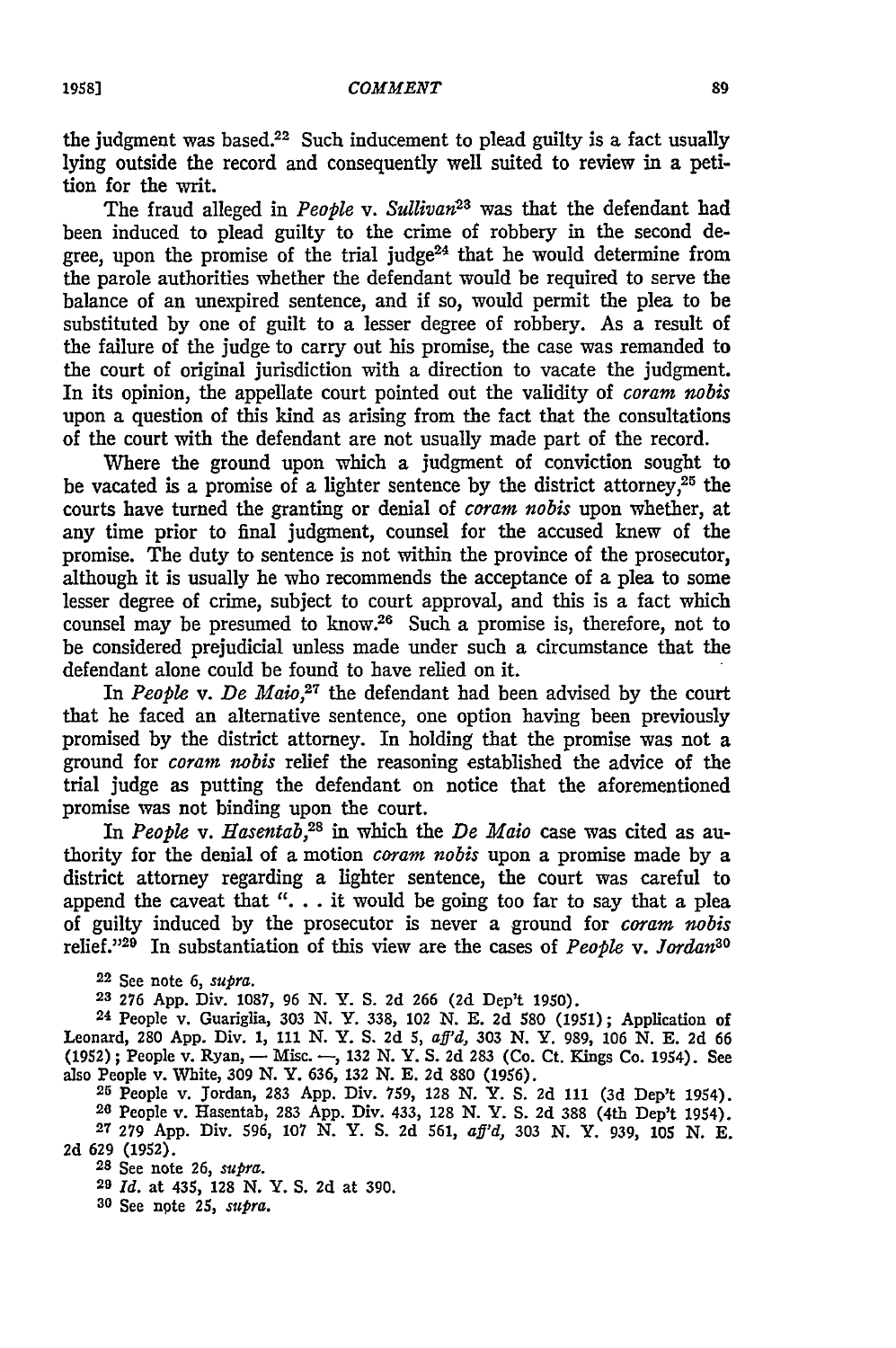and *People v. Rosato*,<sup>31</sup> in both of which the alleged inducement of the guilty pleas had been a purported promise **by** the prosecuting authorities. Hearings were ordered in each upon the issue drawn by the motion papers and opposing affidavits to determine, among other things, whether such a promise had in each case in fact been made.

The right of a defendant to be advised by counsel is one recognized in both the Federal<sup>32</sup> and State Constitutions.<sup>33</sup> This is not to say that he must always be represented, nor alternatively, that where he appears by his own attorney, the court may assign counsel at any stage of the proceedings. 34 Where such deprivation of right has occurred, however, and a final judgment has been rendered, the defendant's exclusive remedy<sup>35</sup> is a motion for *coram nobis* relief<sup>36</sup> since it would not be apparent from the record that his rights had been so prejudiced.

The allegations most generally made upon *coram nobis* applications with respect to counsel fall generally into three categories: that the accused had never been informed that he was entitled to such representation; that he was actually unrepresented at some stage in the proceedings; that he had been so inadequately represented as to constitute a deprivation of his fundamental rights.

Section 308 of the New York Code of Criminal Procedure provides that where a defendant appears for arraignment without counsel, he must be asked if he desires the aid of an attorney. If he does then the court must appoint one. Should he desire counsel of his own choice, he must be afforded not only an opportunity to secure one but a reasonable time in which to prepare a defense.<sup>37</sup>

There is considerable authority in New York, beginning with the case of *Bojinoff v. People*<sup>38</sup> for the proposition that a court's failure to advise a defendant of his right of counsel is a ground for vacating a subsequent judgment of conviction upon a *coram nobis* application. Denials of the writ predicated on this ground, have usually turned on the defendant's failure to present evidence<sup>39</sup> in support of his allegations sufficient to rebut the presumption of regularity attaching to a final judgment or to overcome the facts evidenced by the written record.

The *Bofinoff* case also dealt with the question that arises where the

**31 1** A. D. **2d** 957, 150 N. Y. **S.** 2d 237 **(2d** Dep't 1956).

**32 U.** S. Cowsr. amend. VI.

**<sup>33</sup>**N. Y. CoNsT. art. **I,** § **6.**

34 People v. Price, **262** N. **Y.** 410, 413, **187 N. E. 298,** 300 **(1933)** and authorities cited therein.

**<sup>35</sup>**People ex *rel.* Sedlak v. Foster, **299 N.** Y. **291,** 294, 86 **N. E. 2d 752,** *754* (1949).

**<sup>38</sup>**Matter of Hogan v. Court of General Sessions, **296 N.** Y. 1, 9, 68 **N.** E. **2d** 849, **852** (1946); Matter of Bojinoff v. People, 299 **N.** Y. 145, 152, 85 **N. E. 2d** 909, **912** (1949).

**37** People v. McLaughlin, 291 N. **Y.** 480, 483, 53 **N. E. 2d** 356, **357** (1944).

**38 299** N. **Y.** 145, 85 N. **E. 2d** 909 (1949).

**39** People v. Barker, **276** App. Div. 1040, 95 **N.** *Y.* **S.** 2d 246 **(3d** Dep't 1950); People v. Shapiro, 188 Misc. 363, 67 N. Y. **S.** 2d **774** (Gen. Sess. N. Y. Co. 1947).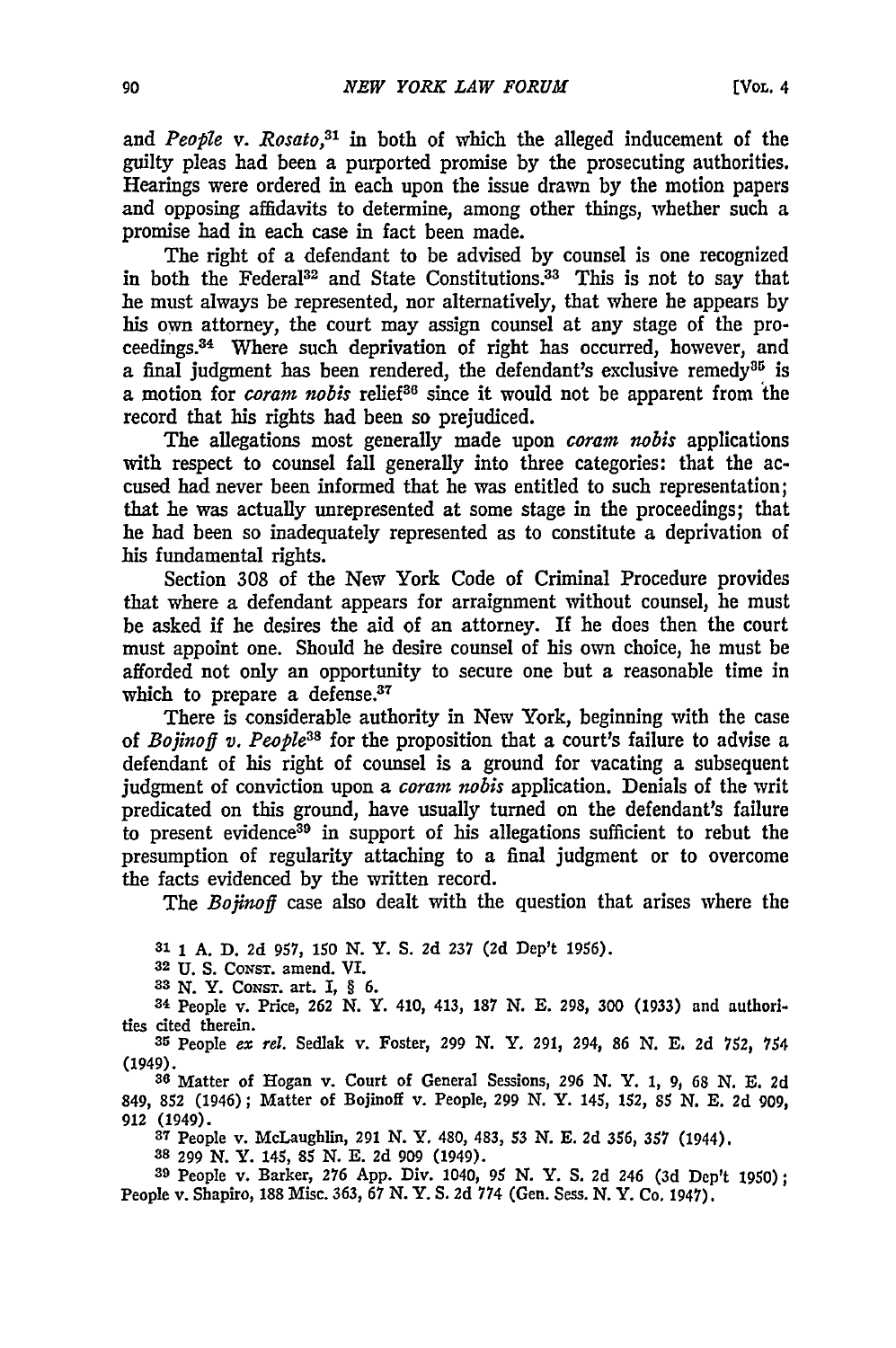defendant alleges denial of counsel, to wit; a presumption that the defendant waived the right to be advised by counsel is predicated by the court. In the instant case it was held that the presumption would lie unless the circumstances were such as to imply that the waiver had been made **"..** .understandingly, competently and intelligently." This test has been determined by the Appellate Division and endorsed by the Court of Appeals as being objective in nature. The personal interpretation by the petitioner of the advice he was given by the court is neither a valid ground upon which to grant a motion *coram nobis* nor to reverse the order denying such relief. $40$  Where the statement by the trial court to the defendants concerning their rights was made in a purely perfunctory manner, however, they were entitled to relief.<sup>41</sup>

There is no prejudice to a defendant upon which *coram nobis* can be sustained where, at the time of sentencing, the accused was unattended by counsel.<sup>42</sup> However, at the trial, even where at first blush it was apparent that there had been representation by virtue of the filing of a notice of appearance and the presence of the attorney at the sentencing, the New York Court of Appeals reversed the order denying relief and remanded a case for a hearing, where the only activity of counsel reflected by the record was a remark to the sentencing judge that ". . . Your Honor knows the facts and I leave it in your hands."43 The court considered the probability of an improper waiver of the right of counsel as sufficient to warrant the action.<sup>44</sup> Where the record clearly reflects representation of the defendant, he has the greater burden of overcoming the presumption of regularity that attends his judgment of conviction. Although the evidence he is able to present in this regard may place some doubt upon whether he was in fact advised by counsel, he must do more than raise the mere possibility of error.<sup>45</sup>

"Whenever the court in good faith appoints or accepts the appearance of a member of the bar in good standing to represent a defendant, the presumption is that such counsel is competent. Otherwise he would not be in good standing at the bar and accepted by the court. If the action of counsel in the presence of the court in the conduct of the trial reduces the trial to a travesty on justice, such conduct will be considered, on the proposition that such a trial was a denial of due process. The conduct of counsel in the trial of a case is ... to see that the defendant receives a fair **trial....** The best of counsel makes mistakes. His mistakes .. . will not vitiate the trial unless on the whole the representation is of such low caliber as to

<sup>40</sup>*In re* Crimi, 278 App. Div. 997, 997-8, **105** N. Y. S. **2d** 620, **621 (3d** Dep't 1951), *afl'd,* People v. Crimi, 303 N. Y. 749, 750, 103 N. **E. 2d** 538, 539 **(1952).**

<sup>41</sup>People v. Marincic, 2 N. Y. **2d** 181, 139 **N. E. 2d** 529 (1956).

**42** See note **27, supra;** People v. Williams, - Misc. **-,** 132 N. Y. S. **2d** 114 (Co. Ct. Kings Co. 1954).

**<sup>43</sup>**People v. Guariglia, 303 N. Y. 338, 341, 102 N. **E.** 2d 580, 582 (1951).

<sup>44</sup>*Id.* at 342, 102 N. **E.** 2d at 582.

45 People v. Hendricks, **308** N. Y. 486, 127 N. **E.** 2d 281 (1955); People' v. Tripp, **282** App. Div. 987, 125 N. Y. S. 2d 469 **(3d** Dep't 1953).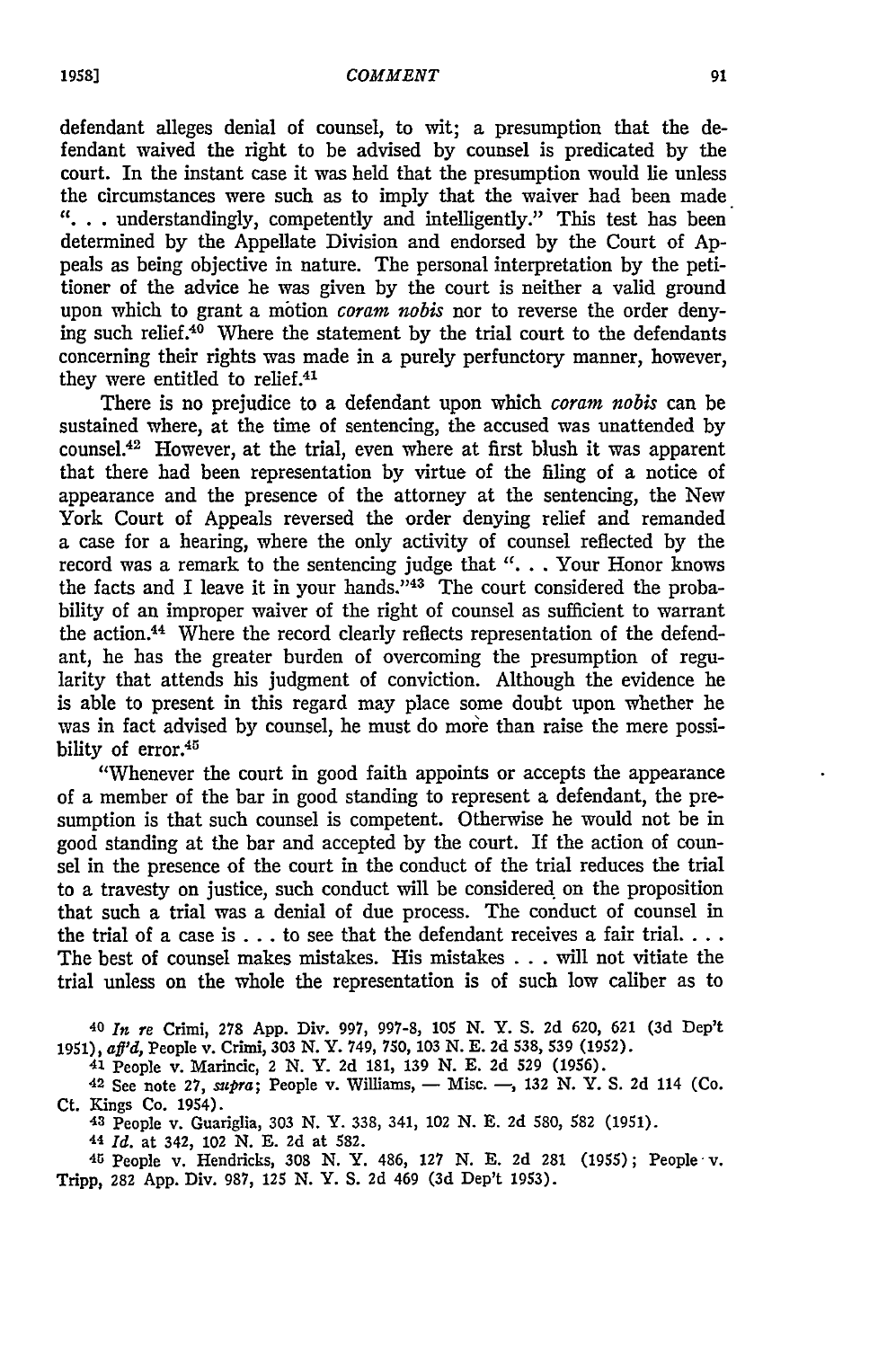amount to no representation and to reduce the trial to a farce." $40^{\circ}$  Therefore, it is only when the alleged ineptitudes of counsel are so extensive as to indicate that the entire proceedings are a mockery and a sham, that *coram nobis* will be warranted.<sup>47</sup>

In two different cases<sup>48</sup> in the Appellate Division, Second Department, the allegation upon which relief was sought was that there had been a failure of adequate representation **by** trial counsel in that, among other things, the respective attorneys had failed to obtain or elicit certain specified evidence. The court turned its consideration in both cases upon the question of the admissibility of the evidence which had not been produced in the first instance and concluded that the actions of the attorneys were not such as to have deprived the defendants of their fundamental rights or of effective representation.

Where there is any evidence to warrant the conclusion that the petitioner was aware of the dereliction of his attorney at the trial, his neglect in making timely disclosures to the court of the facts constituting such a failing on the part of his attorney, will foreclose him on a future application for *corain nobis* relief. The court will not then relieve him of the consequences of his own neglect to act.<sup>49</sup>

The courts have demonstrated a decided reluctance to renew proceedings where, while the quality of representation might be opened to question on the ground that counsel was not admitted to the bar of the State of New York, counsel had not been appointed **by** the court but had been chosen **by** the defendant.50 One of the reasons for such a position was advanced **by** Judge Medina, speaking for a unanimous court in *United States v. Brandford;51* "We have no doubt that, had either counsel or the trial judge been aware of the omission, a motion to admit counsel for the purpose of trying the particular case would have been promptly granted. It is inconceivable that the failure to take this purely formal step caused any prejudice to the defendant. (Citation omitted) Moreover, **had** counsel been of defendant's own choosing, in the absence of some showing that he lacked the qualifications necessary for the performance of his duties as defense counsel, it would seem that the trial judge, at least in a criminal case, would have been required to permit him to proceed, despite the fact that counsel had not been admitted to practice in the district."

It also might be argued inferentially, that for the incompetence of counsel-to reach the degree the courts seem to require before they will dis-

**46** United States *ex rel.* Feeley v. Ragen, **166** F. **2d 976, 980-81** (7th Cir. 1948).

**47** People v. Kalmus, **-** Misc. **-, 123 N.** Y. **S. 2d** 411, 415 (Gen. Sess., **N.** Y. Co. **1953);** People v. Codarre, **285 App.** Div. **1087,** 140 **N.** Y. **S. 2d 289 (2d** Dep't **1955).**

**48** People v. Lee, 4 **A. D. 2d 770, - N.** Y. **S. 2d - (2d** Dep't **1957);** People v.

Girardi, 2 **A. D. 2d 701, -** *N,* Y. **S. 2d - (2d** Dep't **1956);** see **supra,** note 47, People v. Codarre.

**<sup>49</sup>**See notes **13** and 14, *supra.*

**<sup>50</sup>**People *ex rel.* Harrington v. Martin, **263 App.** Div. 922, **32 N.** Y. **S. 2d** 406 **(3d** Dep't 1942); People v. Kavak, **130 N.** Y. L. **J. 119, p. 1518, col.** 4 (Gen. Sess., **N.** Y. Co. Dec. 21, **1953). <sup>51</sup>**United States v. Branford, **238** F. **2d 395, 397 (2d** Cir. **1956).**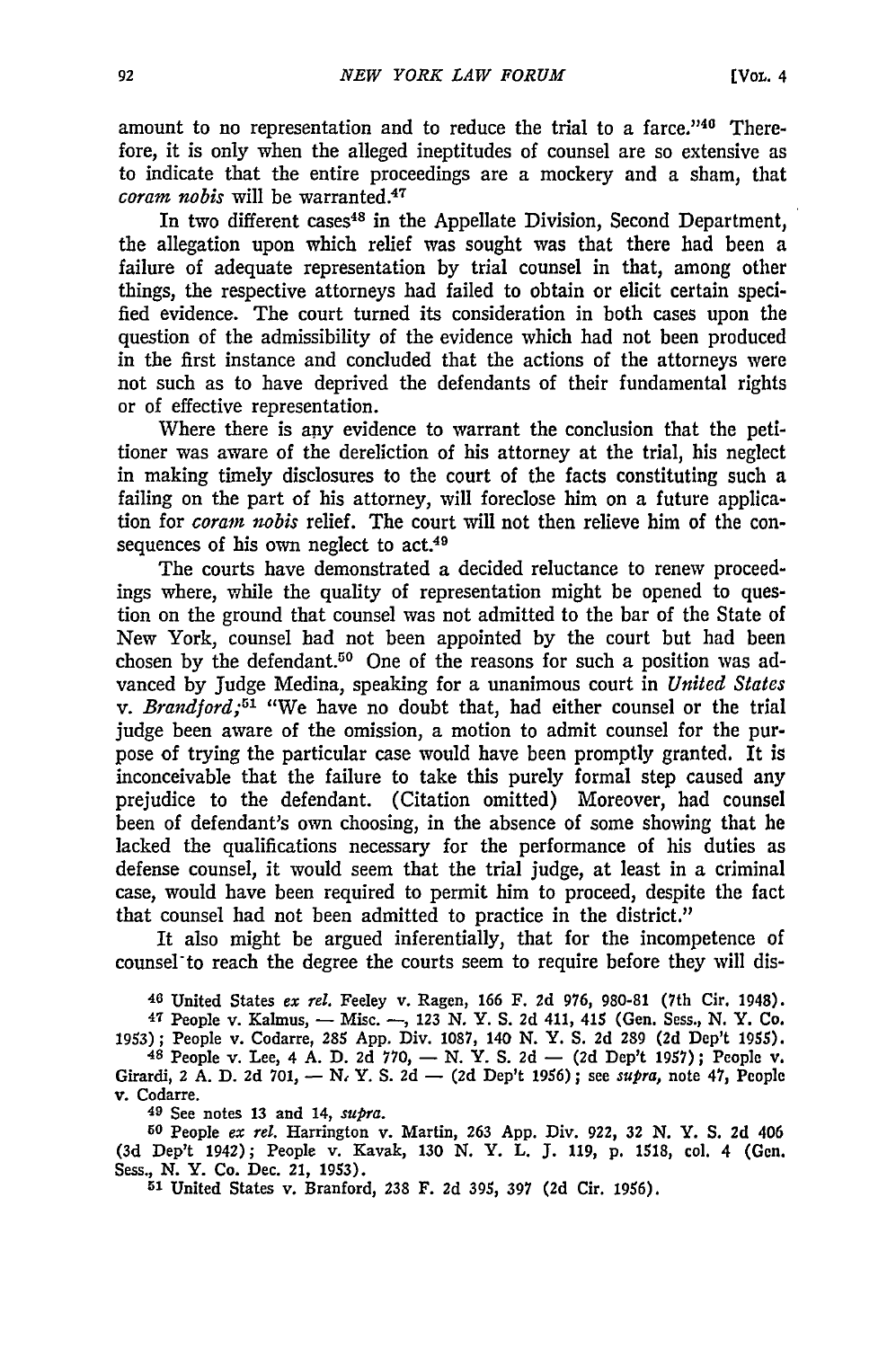turb a final judgment of conviction,<sup>52</sup> it would be apparent on the face of the record, and so generally unavailable upon a motion *coram nobis*.

The presumption of regularity which attaches to arraignment proceedings or to a final judgment of conviction has been the ground upon which the courts have most frequently based their denials of *coram nobis* applications. The bare, unsupported allegation of the petitioner is not alone sufficient to raise a triable issue of fact.

In the case of *People v. Richetti,53* the defendant had moved for a writ of error *coram nobis* to vacate his **1922** conviction for two felonies, alleging that at the time he was sentenced he was seventeen years of age. His motion papers further showed that his indictment and plea of guilty were had on the same day, sentence being imposed a few days later. He further alleged that he did not then know, nor was he informed that he was entitled to the aid of counsel. He stated that until shortly before his first *coram nobis* application in 1944, he never knew of his entitlement to counsel, and since the foregoing was so, the judgment of conviction was void.

In rebuttal were an affidavit by a former county court stenographer which showed that his minutes of the 1922 proceeding had been destroyed upon his retirement, and a statement by a probation officer. Both documents constituted evidence only of the fact that it had been the custom of the judge before whom the original trial had been held, to invariably inform every defendant of his right to counsel.

In the majority opinion, the New York Court of Appeals,<sup>54</sup> reversing the Appellate Division<sup>55</sup> which had affirmed the order of the Oueens County Court denying the application, pointed out that the presumption of regularity attending judgments of conviction cannot ". . . serve to settle what would otherwise be a plain dispute of fact. A presumption of regularity exists until contrary substantial evidence appears. It forces the opposing party (defendant here) to go forward with proof, but once he does go forward, the presumption is out of the case. It could not conceivably be used to prevent the defendant from proving his allegations."<sup>56</sup>

The Appellate Division<sup>57</sup> opinion evidently did not consider that the defendant had evinced what constituted proof to raise a triable issue. "Under the presumption of regularity attending judgments of conviction, in the absence of credible evidence to the contrary, it may not be gainsaid that appellant was properly advised of his right to counsel **....** Appellant's bald assertion to the contrary  $\dots$  when the stenographic minutes were no longer available **. ..,** must be rejected as insufficient to rebut the presumption. . . .<sup>758</sup>

52 People v. Kalmus, - Misc. -, 123 N. Y. S. 2d 411 (Gen. Sess., N. Y. Co. 1953); People v. Ragni, - Misc. 2d -, 159 N. Y. S. 2d 358 (Westchester Co. Ct. **1957).**

<sup>53</sup>302 N. Y. 290, 97 N. E. 2d 908 (1951).

54 The court was sharply divided, three judges concurring in a dissenting opinion.

G5 276 App. Div. 1091, 96 N. Y. S. 2d **355** (2d Dep't 1950). <sup>56</sup>See note 53 *supra* at 298, 97 N. E. 2d at 912.

**<sup>57</sup>**See note **55,** *supra.*

**<sup>58</sup>***Id.* at 1092, 96 N. Y. S. 2d at 355-6. See also People v. Hendricks, 308 N. Y. 486, 127 N. **E.** 2d 281 (1955), and cases cited therein.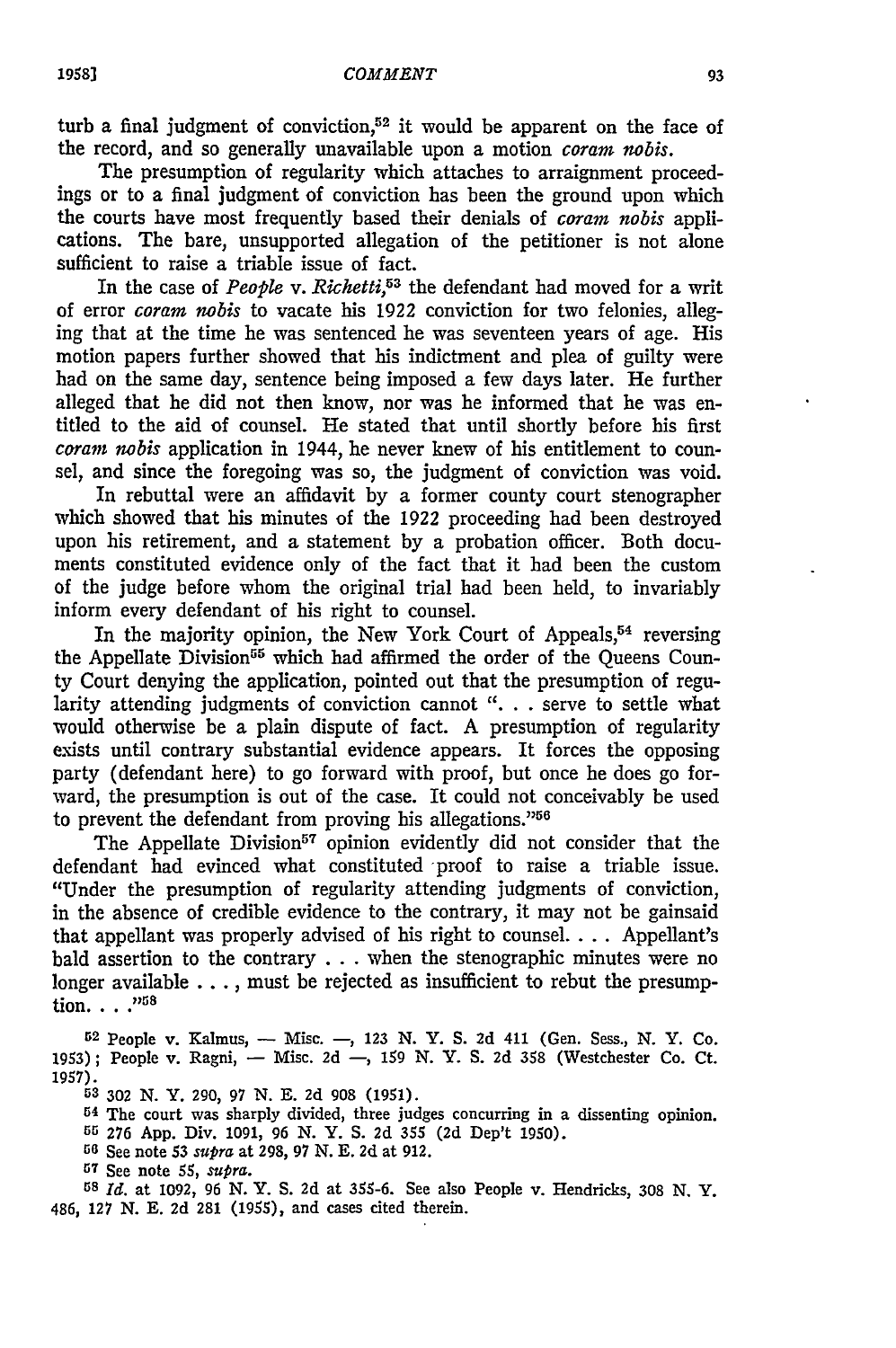The author of the majority opinion of the court in the *Richetti* case, Judge Desmond, has clarified his position still further on the particular issue in a dissent in a 1956 appeal from a denial of the writ.<sup>59</sup> The defendant alleged as one basis of his application that he had been promised by the sentencing judge that he would receive a pardon after having served seven years of his term. In his opinion Judge Desmond stated; "Not only are this defendant's averments not conclusively disproven by any record, they are not even met with a direct denial. What the People did file as an answer is a collection of excerpts and notations from the indictment and the clerk's records and the minutes of proceedings, all as of dates after the defendant pleaded guilty. These later occurrences and circumstances, while they might make it seem probable that the defendant is not telling the truth, certainly should not deprive him of a trial on the issue."<sup>00</sup>

The *Richetti* case was cited in *People* v. Lain<sup>61</sup> as support for the granting of a hearing on an application for a writ of error *coram nobis* when the defendant's allegations are not ". . . conclusively refuted by unquestionable documentary proof." Only when the record convincingly demonstrates the falsity of such allegations will relief be denied.

A petition for *coram nobis* not being foreclosed by either a final judgment of conviction or by any statutory limitation upon the time in which it may be brought, it may still not be substituted for an objection of any defendant which was required to be timely in its own regard. In *People v. Begue*,<sup> $62$ </sup> the defendant, by way of an application in the nature of a writ of error *corarn nobis,* moved to vacate his five year old judgment of conviction on the ground that he had not had a speedy trial. While the court acknowledged that both the United States Supreme Court<sup>63</sup> and the New York Court of Appeals<sup>64</sup> had in two recent cases dismissed indictments because of the delay in their prosecution, it pointed out that the "objection that the defendant has not had a speedy trial must itself be speedily raised when the case is moved for trial." Following this line of reasoning, the County Court of Schenectady recently held that an application to vacate a judgment of conviction and to dismiss the indictment for failure to affect seasonable prosecution, made after the defendant had pleaded guilty to, and had been sentenced for, the crime charged, came too late and would therefore be denied.<sup>65</sup>

In a very recent decision,<sup>66</sup> the New York Court of Appeals made it clear that there would be little question of the application of *coram nobis* to a wider area than that in which it had been previously entertained, if

**<sup>59</sup>**People **v. White, 309 N. Y. 636, 132 N. E. 2d 880 (1956). <sup>60</sup>***Id.* **at 642, 132 N. E. 2d at 884.**

**61 309 N. Y. 291, 130 N. E. 2d 105 (1955).**

**62 1 A. D. 2d 289, 149 N. Y. S. 2d 791 (3d Dep't** *1956).*

**<sup>63</sup>**United States v. Provoo, **17** F. **R. D. 183 (D. Md. 1955),** *af'd on motion,* **350 U. S. 857, 76 S.** Ct. **101, 100 L. Ed. 761 (1955).**

**<sup>64</sup>**People v. Prosser, **309 N. Y. 353, 130 N. E. 2d 891 (1955).**

**<sup>65</sup>**People v. Knowles, **7** Misc. **2d 222, - N. Y. S. 2d - (Schenectady Co. Ct. 1957).66** People v. Shapiro, **3 N. Y. 2d 203,** 144 **N. E. 2d** 12 **(1957).**

 $\bullet$